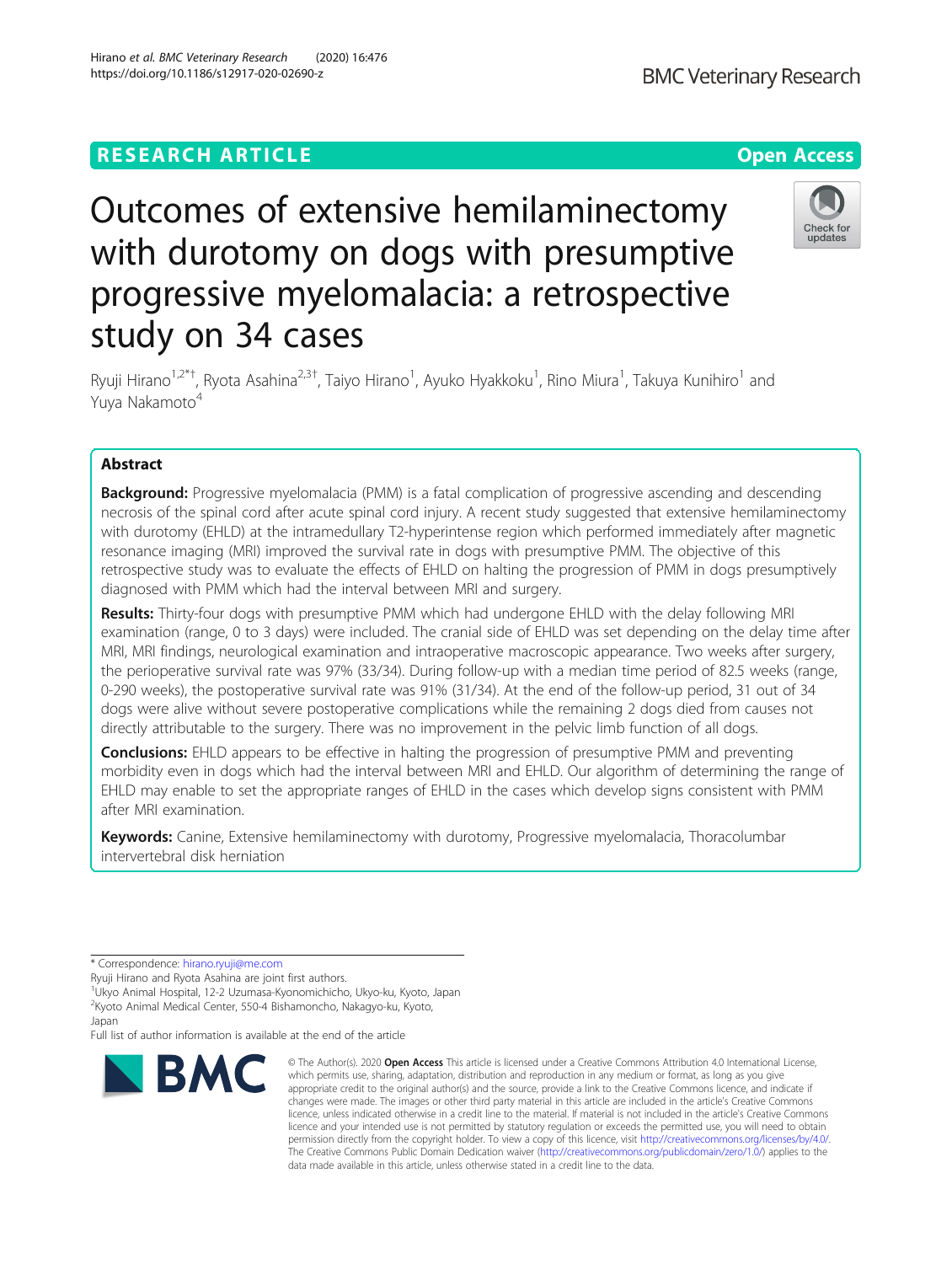# Background

Progressive myelomalacia (PMM) is a fatal disease characterized by progressive ascending and descending necrosis of the spinal cord after acute spinal cord injury [\[1](#page-8-0), [2\]](#page-8-0). PMM is frequently observed following thoracolumbar intervertebral disk herniation (IVDH) with no deep pain perception (NDPP) in the pelvic limbs [\[1](#page-8-0), [3\]](#page-8-0). The prevalence of PMM with IVDH has been estimated at 2%, ranging from 0–15% depending on clinical grade [[3\]](#page-8-0). In paraplegic dogs with NDPP, its prevalence ranges from 9 to 25% [[2,](#page-8-0) [4](#page-8-0)–[8](#page-8-0)].

The initial clinical signs of PMM are lower motor neuron signs in the pelvic limbs and cranial advancement of the caudal border of the cutaneous trunci muscle (CTM) reflex. CTM originates in the caudal gluteal region and runs cranially and ventrally to insert into the axillary region, where it connects with the latissimus dorsi muscle and the deep pectoral muscle [\[9](#page-8-0)]. The CTM reflex is commonly used to localize thoracolumbar spinal lesions and its caudal movement is considered a reliable predictor of recovery in dogs affected by different pathologies including acute thoracolumbar myelopathies [\[10,](#page-8-0) [11\]](#page-8-0).

Following the onset of PMM, loss of anal and abdominal tone, plegia of the thoracic limbs and respiratory muscles develop. Most dogs are euthanized before respiratory failure result in their deaths  $[1, 2]$  $[1, 2]$  $[1, 2]$  $[1, 2]$ . The diagnosis is suspected by the course of clinical signs and corresponding magnetic resonance imaging (MRI) findings before confirmation with histology demonstrating necrosis of the spinal cord. An intramedullary hyperintense signal longer than 6 times the length of L2 vertebral body on T2-weighted images on MRI is suggestive of PMM [\[12](#page-8-0)]. An extensive intramedullary hyperintensity has also been reported in dogs with IVDH that did not develop myelomalacia and with other myelopathies [[1,](#page-8-0) [13,](#page-8-0) [14](#page-8-0)]. Since some dogs develop signs consistent with PMM after MRI examination, the absence of intramedullary T2 hyperintensity does not preclude the development of PMM [\[1](#page-8-0)].

Although the pathophysiological mechanism of PMM is poorly understood, it involves primary mechanical damage due to the spinal cord concussion and contusion caused by the disk herniation, and secondary damage caused by ischemia, edema, electrolyte shifts, oxidative stress, inflammation, and apoptosis [\[15](#page-8-0)–[17](#page-8-0)]. A recent study showed elevated intramedullary pressure associated with hemorrhage further leads to the progression of spinal cord destruction [\[15](#page-8-0)].

Both durotomy and extended thoracolumbar durotomy were previously shown to improve the rate of regaining ambulation in dogs with IVDH and NDPP in the pelvic limbs [[18,](#page-8-0) [19](#page-8-0)]. The improved outcome after durotomy or extensive durotomy seemed to result from physical decompression of the spinal cord [\[18,](#page-8-0) [19](#page-8-0)]. Additionally, performing durotomy seemed to prevent the development of PMM in dogs with IVDH and NDPP in the pelvic limbs [[19](#page-8-0)]. Another retrospective study also reported that prompt surgical decompression and treatment with corticosteroids were associated with lower odds of developing PMM in dogs with IVDH and NDPP [[20\]](#page-8-0).

Since several studies reported that elevated intramedullary pressure is involved in the pathophysiology of PMM [[15,](#page-8-0) [21,](#page-8-0) [22](#page-8-0)], spinal decompression by surgery may be effective against the progression of PMM. A recent study suggested that the extensive hemilaminectomy with durotomy (EHLD) at the intramedullary T2 hyperintense region on MRI improved the survival rate of dogs with presumptive PMM compared with dogs underwent standard hemilaminectomy [\[23\]](#page-8-0). In the study, EHLD was performed immediately after they underwent MRI under sustained anesthesia [\[23\]](#page-8-0). However, it is unclear that EHLD can be applied in dogs with a delay after MRI because the myelomalacia progress over time in dogs with PMM. The purpose of the present study was to investigate the effectiveness and appropriate ranges of EHLD against the progression of PMM with a time lag after MRI.

#### Results

# Study population

Thirty-four dogs with presumptive PMM underwent EHLD (Table [1](#page-2-0)). Median age was 5.1 years (range, 2.8– 13.8 years) at the time of surgery. There were 21 males (9 castrated) and 13 females (7 spayed). Breeds were 23 Miniature Dachshunds, 8 Toy Poodles, 2 French Bulldogs and 1 Chihuahua.

# History and clinical signs

Clinical signs before surgery included paraplegia with NDPP (all dogs), plegia of the thoracic limbs (3 dogs) and paresis of the thoracic limbs (8 dogs). Mean duration from onset of non-ambulatory obtained through owner interviews to surgery was 3.8 days (range, 1 day to 9 days). Before referral for surgery, prednisone had been administered to 10 dogs. Medical treatment before surgery of 13 dogs was unknown.

#### MRI findings

Distribution of T-L IVDH site was T10-11 (1), T11-12 (3), T12-13 (5), T13-L1 (8), L1-2 (4), L2-3 (1), L3-4 (6), L4-5 (1), L5-6 (2) and multiple (3). Mean length of intramedullary hyperintense region was 13.9 (range, 6.7 to 21.7) times of the L2 vertebral body. No dogs underwent EHLD immediately after MRI. Mean duration from MRI to surgery was < 24 hours (19), 24–48 hours (12), 48–72 hours (1) and 72–96 hours (2).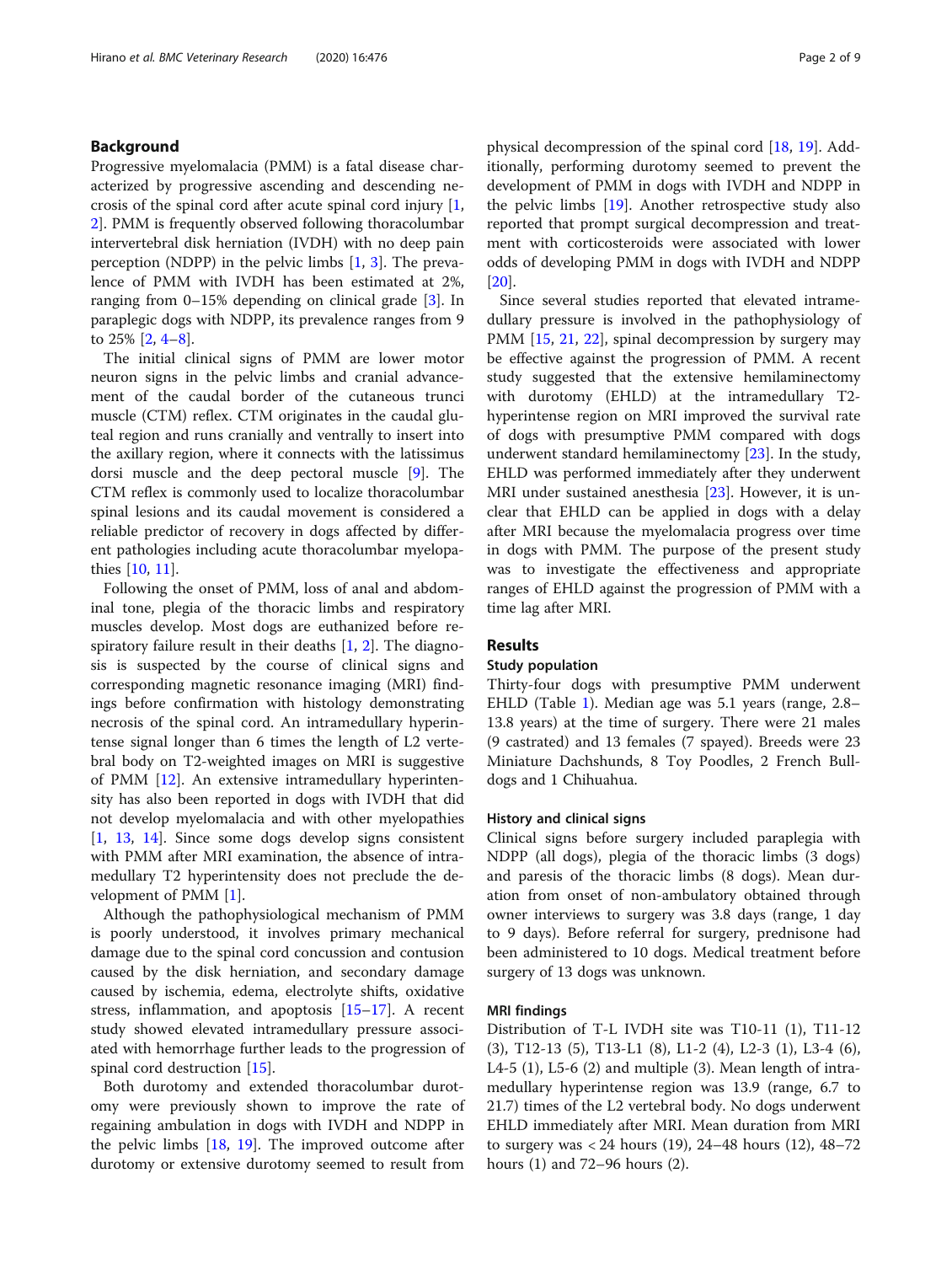<span id="page-2-0"></span>

|  | <b>Table 1</b> Baseline characteristics, operative details, and follow up of dogs which underwent EHLD for presumptive PMM |  |  |  |  |  |  |
|--|----------------------------------------------------------------------------------------------------------------------------|--|--|--|--|--|--|
|  |                                                                                                                            |  |  |  |  |  |  |

|                   | No. Breed              | Age<br>(years) |                 | Sex CP of<br>thoracic<br>limbs | Site of<br><b>IVDH</b> | of<br><b>EHLD</b> | <b>WELL</b> Basemic characteristics, operative actual, and follow up or uogs which underwent Enter for presumptive invitri<br>Range Interval between<br>onset and EHLD<br>(days) | Interval between<br>MRI and EHLD<br>(days) | Preoperative<br><b>Drugs</b> | Survival<br>outcome                    | Follow-<br>up<br>(weeks) |
|-------------------|------------------------|----------------|-----------------|--------------------------------|------------------------|-------------------|----------------------------------------------------------------------------------------------------------------------------------------------------------------------------------|--------------------------------------------|------------------------------|----------------------------------------|--------------------------|
| $\mathbf{1}$      | Toy Poodle 3.9         |                | SF              | $+2$                           | $L3-4$                 | T9-L4             | $\mathbf{1}$                                                                                                                                                                     | $\circ$                                    | Prednisone                   | Alive                                  | 290                      |
| $\overline{2}$    | Miniature<br>Dachshund | 3.3            | SF              | $+2$                           | $T12-13$               | $T4-13$           | $\overline{4}$                                                                                                                                                                   | $\mathbf 0$                                | None                         | Alive                                  | 200                      |
| 3                 | Miniature<br>Dachshund | 8.6            | M               | $+2$                           | $T13-L1$               | T9-L1             | 3                                                                                                                                                                                | $\circ$                                    | None                         | Alive                                  | 165                      |
| $\overline{4}$    | Miniature<br>Dachshund | 4.3            | F.              | $\mathbf 0$                    | $L1-2$                 | $T1-L2$           | 5                                                                                                                                                                                | $\mathbf 0$                                | None                         | Alive                                  | 164                      |
| 5                 | French<br>Bulldog      | 6.9            | SF              | $+1$                           | $L1-2$                 | $T1-L2$           | 5                                                                                                                                                                                | $\mathbf{1}$                               | None                         | Alive                                  | 158                      |
| 6                 | Miniature<br>Dachshund | 12.8           | M               | $+2$                           | $T13-L1$               | $T1-L1$           | 3                                                                                                                                                                                | $\mathbf 0$                                | Prednisone                   | Dead (Food<br>aspiration,<br>day 54)   | $7^{\circ}$              |
| 7                 | Miniature<br>Dachshund | 13.8           | SF              | $+2$                           | $T12-13$               | $T3-13$           | $\overline{4}$                                                                                                                                                                   | $\mathbf{1}$                               | None                         | Alive                                  | 137                      |
| 8                 | Toy Poodle 3.3         |                | F.              | $+1$                           | $T11 - 12$             | $C7-T12$ 5        |                                                                                                                                                                                  | $\mathbf 0$                                | Prednisone                   | Alive                                  | 130                      |
| 9                 | Toy Poodle 7.1         |                | CM.             | $+2$                           | $L1-2$                 | $T3-L2$           | 3                                                                                                                                                                                | 1                                          | Prednisone                   | Alive                                  | 127                      |
| 10                | Miniature<br>Dachshund | 3.9            | M               | $+2$                           | $T12-13$               | $T4-13$           | $\mathbf{1}$                                                                                                                                                                     | $\mathbf{0}$                               | Unknown                      | Alive                                  | 125                      |
| 11                | Miniature<br>Dachshund | 4.1            | M               | $+2$                           | $T12-13$               | $T2-13$           | 3                                                                                                                                                                                | $\mathbf{1}$                               | Unknown                      | Alive                                  | 125                      |
| $12 \overline{ }$ | Miniature<br>Dachshund | 5.4            | $CM + 2$        |                                | T13-L1                 | $T5-L1$           | 6                                                                                                                                                                                | $\mathbf 0$                                | Unknown                      | Alive                                  | 125                      |
| 13                | Miniature<br>Dachshund | 3.8            | $\mathsf F$     | $+2$                           | $L1-2$                 | $T2-L2$           | 3                                                                                                                                                                                | $\mathbf{1}$                               | Unknown                      | Alive                                  | 120                      |
| 14                | Toy Poodle 10.5        |                | SF              | $+2$                           | T13-L1                 | $T3-L1$           | $\overline{7}$                                                                                                                                                                   | $\mathbf 0$                                | Unknown                      | Dead (Uremia, 8<br>day 56)             |                          |
| 15                | Miniature<br>Dachshund | 3.3            | M               | $+2$                           | T13-L1                 | T7-L1             | $\overline{2}$                                                                                                                                                                   | $\mathbf 0$                                | None                         | Alive                                  | 112                      |
| 16                | Miniature<br>Dachshund | 6              |                 | $CM + 2$                       | T13-L1                 | T5-L1             | 2                                                                                                                                                                                | $\mathbf 0$                                | None                         | Alive                                  | 111                      |
| 17                | Miniature<br>Dachshund | 4.4            | F               | $+1$                           | $L3-4$                 | $T1-L4$           | $\overline{4}$                                                                                                                                                                   | 3                                          | Prednisone                   | Alive                                  | 109                      |
| 18                | Miniature<br>Dachshund | 7.4            | F.              | $+1$                           | $T11 - 12$             | $T1-12$           | 3                                                                                                                                                                                | $\mathbf{1}$                               | None                         | Alive                                  | 100                      |
| 19                | Miniature<br>Dachshund | 4.8            | CM <sub>0</sub> |                                | $L3-4$                 | $C7-L4$           | $\overline{4}$                                                                                                                                                                   | $\mathbf 0$                                | None                         | Alive                                  | 91                       |
| 20                | Toy Poodle 6.6         |                | M               | $+2$                           | $L3-4$                 | $T10-L4$ 3        |                                                                                                                                                                                  | $\mathbf{1}$                               | Prednisone                   | Alive                                  | 74                       |
| 21                | Miniature<br>Dachshund | 4.5            | $CM + 2$        |                                | $T13-L1$ ,<br>$L2-3$   | $T3-L4$           | 3                                                                                                                                                                                | $\mathbf{1}$                               | Prednisone                   | Alive                                  | 65                       |
| 22                | Toy Poodle 2.8         |                | CM              | $+2$                           | T13-L1                 | $T3-L1$           | 5                                                                                                                                                                                | $\mathbf{1}$                               | Unknown                      | Alive                                  | 64                       |
| 23                | Miniature<br>Dachshund | 8.7            | M               | $\mathbf 0$                    | $T11-12$ ,<br>T13-L1   | $T1-L1$           | 3                                                                                                                                                                                | $\mathbf 0$                                | Unknown                      | Dead<br>(Respiratory<br>failure, day3) | 0                        |
| 24                | Miniature<br>Dachshund | 6              | F               | $+1$                           | $T9-13$<br>(multiple)  | $T1-T13$ 4        |                                                                                                                                                                                  | $\overline{2}$                             | Unknown                      | Alive                                  | 59                       |
| 25                | Toy Poodle 6.1         |                | М               | $+2$                           | $L5-6$                 | T13-L6            | $\overline{1}$                                                                                                                                                                   | $\mathbf 0$                                | Unknown                      | Alive                                  | 59                       |
| 26                | French<br>Bulldog      | $\overline{4}$ | CM              | $+2$                           | $L5-6$                 | T8-L5             | $\mathsf 3$                                                                                                                                                                      | 0                                          | None                         | Alive                                  | 58                       |
| 27                | Miniature<br>Dachshund | 10             | Μ               | $+1$                           | $L3-4$                 | $C7-L4$           | $\overline{4}$                                                                                                                                                                   | 3                                          | Unknown                      | Alive                                  | 48                       |
| 28                | Chihuahua 4            |                | M               | $+2$                           | $L4-5$                 | T5-L5             | 3                                                                                                                                                                                | $\mathsf{O}\xspace$                        | Unknown                      | Alive                                  | 48                       |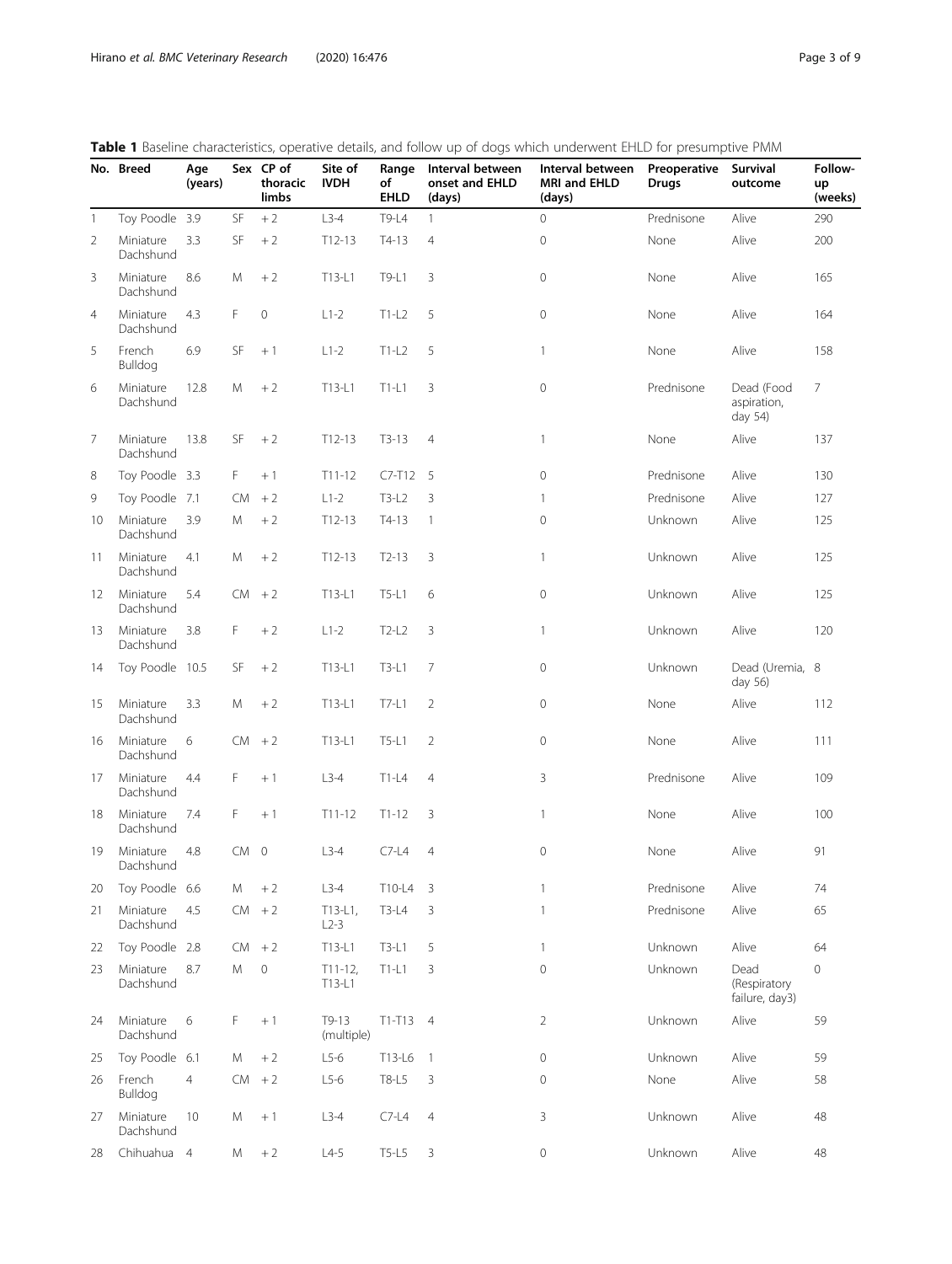<span id="page-3-0"></span>

| Table 1 Baseline characteristics, operative details, and follow up of dogs which underwent EHLD for presumptive PMM (Continued) |
|---------------------------------------------------------------------------------------------------------------------------------|
|---------------------------------------------------------------------------------------------------------------------------------|

|    | No. Breed              | Age<br>(years) |           | Sex CP of<br>thoracic<br>limbs | Site of<br><b>IVDH</b> | Range<br>of<br><b>EHLD</b> | Interval between<br>onset and EHLD<br>(days) | Interval between<br>MRI and EHLD<br>(days) | Preoperative<br>Drugs | Survival<br>outcome | Follow-<br>up<br>(weeks) |
|----|------------------------|----------------|-----------|--------------------------------|------------------------|----------------------------|----------------------------------------------|--------------------------------------------|-----------------------|---------------------|--------------------------|
| 29 | Miniature<br>Dachshund | 5.3            | CM.       | $+2$                           | $T10-11$               | $T3-T11$                   | 3                                            |                                            | Prednisone            | Alive               | 38                       |
| 30 | Miniature<br>Dachshund | 4.4            | M         | $+2$                           | $L2-3$                 | $T3-13$                    | 3                                            | $\mathbf 0$                                | Unknown               | Alive               | 27                       |
| 31 | Miniature<br>Dachshund | 2.8            | <b>SF</b> | $+2$                           | $T12-13$               | $C7-T13$ 9                 |                                              | $\mathbf 0$                                | Prednisone            | Alive               | 25                       |
| 32 | Toy Poodle 2.6         |                | <b>CM</b> | $+1$                           | $L3-4$                 | $C7-L4$                    | - 5                                          |                                            | Unknown               | Alive               | 23                       |
| 33 | Miniature<br>Dachshund | 11             | SF.       | $+2$                           | $T11 - 12$             | $T2-T12$ 4                 |                                              | 0                                          | Prednisone            | Alive               | 22                       |
| 34 | Miniature<br>Dachshund | 5.4            | M         | $+1$                           | $T13-L1$               | $C$ 7-11                   |                                              |                                            | None                  | Alive               | 21                       |

CM castrated male; CP Conscious proprioception; EHLD extensive hemilaminectomy with durotomy; F female; IVDH thoracolumbar intervertebral disk herniation; M male; MRI magnetic resonance imaging; PMM progressive myelomalacia; SF spayed female.

# Surgical details and histological findings

EHLD was performed in all dogs (Fig. 1). Extruded intervertebral disk material was present in all dogs and their spinal cords exhibited extensive gross softening and liquefaction macroscopically. In all dogs, a confirmed histological diagnosis of myelomalacia was made through biopsy in the softened spinal cord at the site of extruded intervertebral disc. The mean vertebral bodylength window of the EHLD was 12 (range, 5 to 20). The cranial side of the EHLD was C7 (6), T1 (7), T2 (3), T3 (7), T4 (2), T5 (3), T7 (1), T8 (1), T9 (2), T10 (1), T13 (1). There were no intraoperative complications.

# Perioperative outcome

Two weeks after surgery, the perioperative survival rate was 97% (33/34, Table [2\)](#page-4-0). One dog (No.23) which had tetraplegia died 3 days after surgery with respiratory failure (Tables [1](#page-2-0) and [2\)](#page-4-0). The dog belonged to the subgroup of cases which underwent EHLD within 24 hours after MRI examination (Table [2](#page-4-0)). Perioperatively, 15 dogs (44%) experienced fever (range, 39.1–40.2℃) between 1 day and 12 days after surgery. They were administered chloramphenicol and intravenous fluid infusion and recovered within a few days.

# Postoperative outcome and follow-up

No dogs were lost to follow-up. During follow-up with a median time period of 82.5 weeks (range, 0-290 weeks), the postoperative survival rate was 91% (31/34, Table [2](#page-4-0)). Of the two dogs which died, one died 54 days after surgery (No. 6) from aspiration pneumonia, at home. The other dog died 56 days after surgery (No. 14) from renal failure secondary to pyelonephritis due to an ascending urinary tract infection at another hospital. Both dogs belonged to the subgroup of cases which had intact CP of the thoracic limbs, and the intervals were less than 24 hours between MRI and surgery (Table [2\)](#page-4-0). All remaining dogs were alive during follow-up period. Although they had sporadic urinary tract infections, no serious postoperative complications occurred in this study. None of the dogs underwent spinal stabilization. No dogs had radiological evidence of spinal luxation or subluxation 2 weeks and 8 weeks after surgery (Fig. [2\)](#page-4-0). In addition, 12 dogs were had radiographic evaluation at a median time



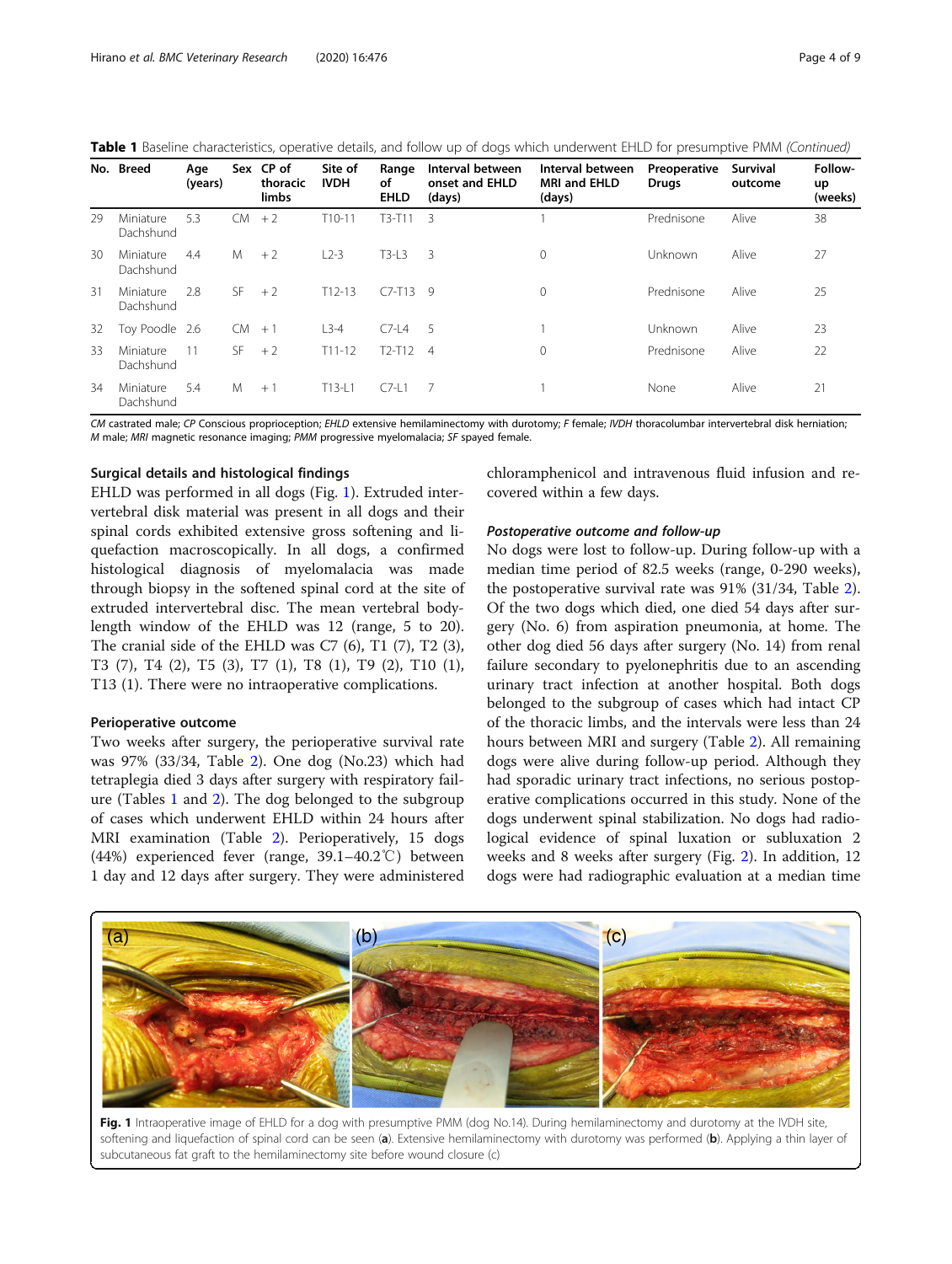|                                                      |                     |                   | CP of thoracic limbs |                      | Interval between MRI and EHLD |                            |  |
|------------------------------------------------------|---------------------|-------------------|----------------------|----------------------|-------------------------------|----------------------------|--|
|                                                      | Total<br>$(n = 34)$ | Absent<br>$(n=3)$ | Impaired<br>$(n=8)$  | Intact<br>$(n = 23)$ | $<$ 24 hours<br>$(n = 19)$    | $>$ 24 hours<br>$(n = 15)$ |  |
| Perioperative (< 2-week) survival                    | 33 (97%)            | 2(67%)            | 8 (100%)             | 23 (100%)            | 18 (95%)                      | 15 (100%)                  |  |
| Postoperative (> 2-week; range, 9-270 week) survival | 31 (91%)            | 2(67%)            | 8 (100%)             | 21 (91%)             | 16 (84%)                      | 15 (100%)                  |  |

<span id="page-4-0"></span>Table 2 Survival outcome of dogs which underwent EHLD for presumptive PMM

CP Conscious proprioception; EHLD extensive hemilaminectomy with durotomy; MRI magnetic resonance imaging; PMM progressive myelomalacia.

period of 75.5 weeks after surgery (range, 13 to 204). Similarly, these dogs did not have radiological evidence of postoperative complications. None of the dogs experienced clinical improvement of pelvic limb function. In contrast, neurological function of the thoracic limbs was improved within 2 months after surgery in all 8 dogs with paresis of the forelimbs although it was not observed in the dogs with tetraplegia during follow-up period.

# Discussion

This study demonstrates EHLD as a potentially lifesaving treatment for dogs with presumptive PMM, similar to a previous study [[23\]](#page-8-0). Additionally, the present study suggests that EHLD can apply to the cases with the delay following MRI examination. Typically, dogs diagnosed with PMM followed a fatal course [[1,](#page-8-0) [3,](#page-8-0) [12](#page-8-0)]. According to the literature, the majority of dogs with presumptive and confirmed PMM are euthanized within 4 days following onset although delayed progression to

euthanasia may take as long as 2 weeks [[1\]](#page-8-0). The perioperative survival rate in this study at 2 weeks after surgery was 97% (31/34), indicating high survival rate. It has been reported that elevated intramedullary pressure is involved in the pathophysiology of PMM [\[15](#page-8-0), [21,](#page-8-0) [22](#page-8-0)]. More specifically, in PMM, spinal cord debris together with cerebrospinal fluid accumulating in the central canal are transported cranially and caudally due to the increased intramedullary pressure causing a broadening of the tissue necrosis and hemorrhagic lysis of the spinal cord segments. The dura mater plays an essential role in the function of the spinal cord. Representing the strongest structure of the meninges, it sustains the flow and pressure of the cerebral spinal fluid due to its stiffness in circumferential direction [\[22](#page-8-0), [24](#page-8-0), [25](#page-8-0)]. In an experimental edema model using the spinal cords of human cadavers, the pia mater was also showed to be involved in increasing intramedullary pressure [[26](#page-8-0)]. However, in the previous studies on human medicine, the physical therapy of incising the dura seems to achieve sufficient

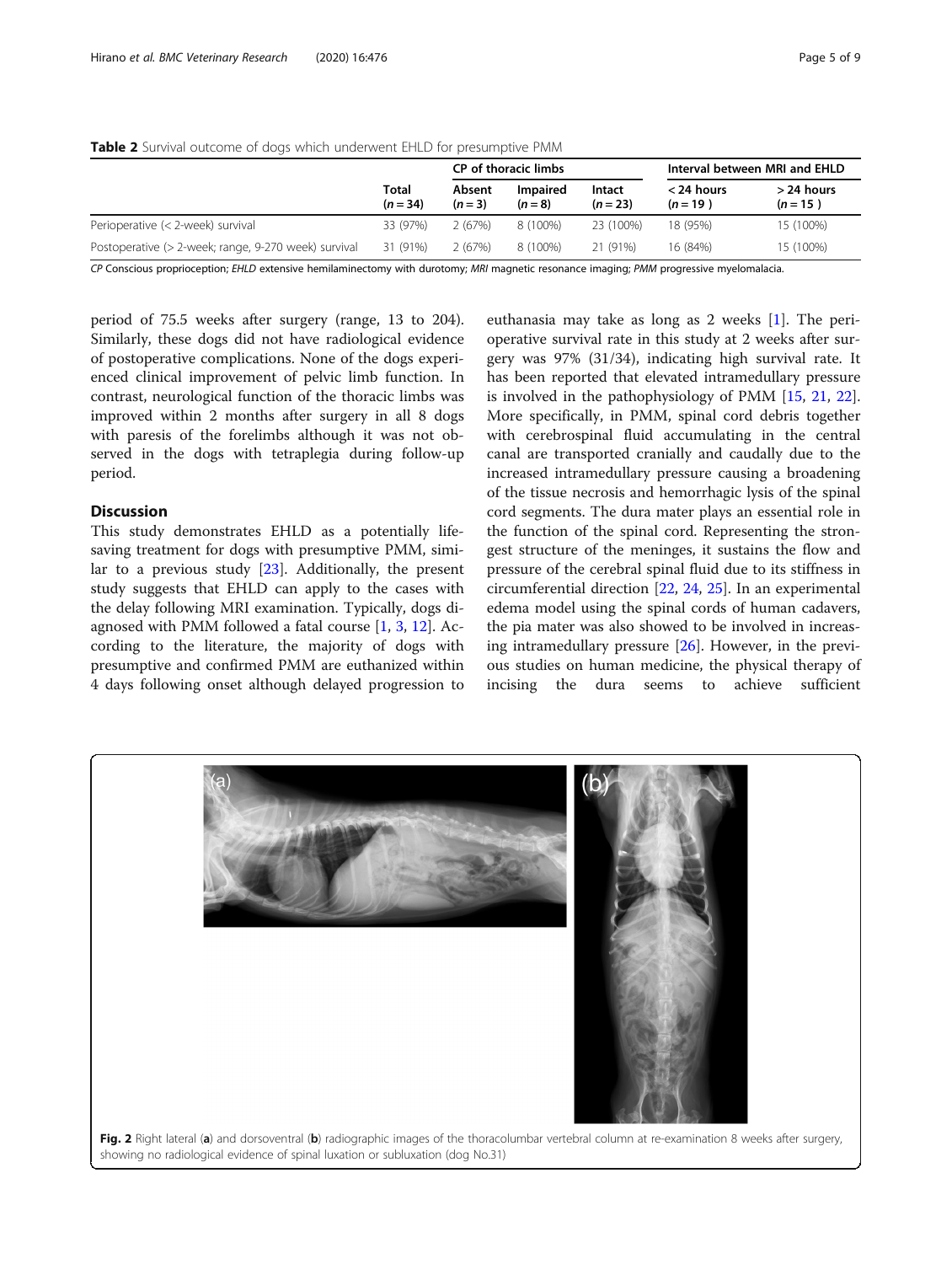decompression effect on reducing intramedullary pressure [[27,](#page-8-0) [28](#page-8-0)]. Therefore, we hypothesized that extensive incision of the dura mater and hemilaminectomy in dogs with PMM could reduce intramedullary pressure. It was already observed that decompression with durotomy is possibly an effective treatment for recovering ambulation in severe acute IVDH [[18,](#page-8-0) [19\]](#page-8-0). These studies showed that durotomy in combination with decompression could potentially prevent the development of PMM in dogs with IVHD with NDPP of the pelvic limbs [\[18](#page-8-0), [19](#page-8-0)]. The authors discussed that a durotomy might not prevent further progression in dogs advanced PMM [\[19](#page-8-0)]. However, a recent study [[23\]](#page-8-0) and the present study indicate that spinal decompression with EHLD halts further progression of PMM even for cases with a presumptive diagnosis of advanced PMM.

The extend of hemilaminectomy and durotomy should be carefully considered. A previous study showed that the durotomy extending for four vertebral lengths improved functional outcome in dogs with severe spinal cord injury after acute IVDH [\[18](#page-8-0)]. Selection of this length was based on previous studies on the length of spinal cord swelling estimated from imaging findings [[14,](#page-8-0) [29](#page-8-0)]. In general, hyperintensity in T2-weighted images on MRI represents the liquid component. In dogs with presumptive and confirmed PMM, the T2-weighted images on MRI of the spinal cord frequently shows hyperintensity due to irreversible progressive necrosis of the parenchyma with or without intradural hemorrhage [[12\]](#page-8-0). Thus, EHLD should be performed with the hyperintense region on T2-weighted image taken as the affected portion of PMM. In a recent study, EHLD at the site of T2-hyperintense region was immediately performed after MRI examination in dogs with presumptive PMM following IVDH [\[23](#page-8-0)]. All dogs enrolled in our study already underwent MRI at other referral centres before surgery, and the delay to surgery prompted hemilaminectomies and durotomies even longer than T2 hyperintense lengths on MRI. In cases operated on the day after MRI, the cranial side of the EHLD range was set to 1 additional vertebral body to the cranial side of the T2-weighted hyperintense region to take into account disease progression. In cases where several days have passed after MRI imaging, the rate of progression of myelomalacia could not be determined accurately. In dogs, musculocutaneous nerves originate from  $C_7$  and  $C_8$ , the radial nerve from  $C_8$  and the median and ulnar nerves from  $C_8$  and  $T_1$  [[30](#page-8-0)]. Therefore, in cases operated more than 24 hours after MRI, the cranial extent of operation was set to T3 in cases with paresis of the thoracic limbs and set to T1 in cases with plegia of the thoracic limbs. Some dogs had abnormal macroscopic findings of swollen in the spinal cord at T3 or T1 during surgery, suggesting that intramedullary pressure was

elevated due to progression of PMM. Accordingly, when swollen of the spinal cord at T3 or T1 was observed macroscopically after durotomy, an incision was extended to T2 or C7, respectively, of the anterior vertebral body. However, there is the possibility that this setting to cranial site of EHLD is too excessive. Further studies are necessary to evaluate minimal necessary extend of hemilaminectomy and durotomy.

One dog (No.23) which had tetraplegia died 3 days after surgery with respiratory failure. This finding suggests that cases with tetraplegia possibly have a higher risk of death after EHLD. According to the literature, the majority of dogs with presumptive and confirmed PMM are euthanized within 17 days of presentation [\[1](#page-8-0)]. Similar to a previous study  $[23]$  $[23]$ , although EHLD was shown to be effective as a life-saving treatment for presumptive PMM in this study, there was no improvement of pelvic limb function. It is necessary to recognize that EHLD is not a surgery aimed at reversing plegia but at stopping the progression of myelomalacia. Pre-operative informed consent with extensive counseling is important for the owner to understand the role of EHLD in PMM and the long-term care required after surgery.

EHLD is highly invasive to the spine and spinal cord, therefore the risk of postoperative complications was also expected to be high. However, no serious complications caused by EHLD occurred in this study. Two dogs died from causes unrelated to the surgery approximately 2 months after EHLD. Importantly, these dogs did not have plegia of the thoracic limbs before surgery and no cases with plegia of the thoracic limbs died during follow-up. Although limitations of this study include its small sample size, forelimb plegia is unlikely to be a risk factor in long-term postoperative survival. However, in cases with residual thoracic limb plegia, there is a concern of a decrease in postoperative quality of life. Conversely, without thoracic limb plegia, walking with a wheelchair is possible and the owner's satisfaction is likely to be higher.

There are several limitations in our study due to its retrospective nature. A definitive diagnosis of PMM requires post-mortem examination [\[1](#page-8-0), [31\]](#page-8-0). Instead, the diagnosis of presumptive PMM in this study was based on clinical signs that reflected the progressive myelopathy. Additionally, all dogs had histopathologic confirmation of focal myelomalacia at the site of extruded intervertebral disc. However, the lack of postmortem confirmation of PMM does not allow us to eliminate the cases of focal myelomalacia. Previous studies suggested that the presence of a cerebrospinal fluid (CSF):  $L2_{\text{half}-\text{Fourier}}$  acquisition single–shot turbo spin–echo (HASTE) ≥  $7.4$ times was higher sensitivity to diagnose presumptive and confirmed PMM than T2 hyperintensity used in the current study [\[1,](#page-8-0) [14\]](#page-8-0). Thus, CSF:  $L2_{\text{HASTE}}$  may use as a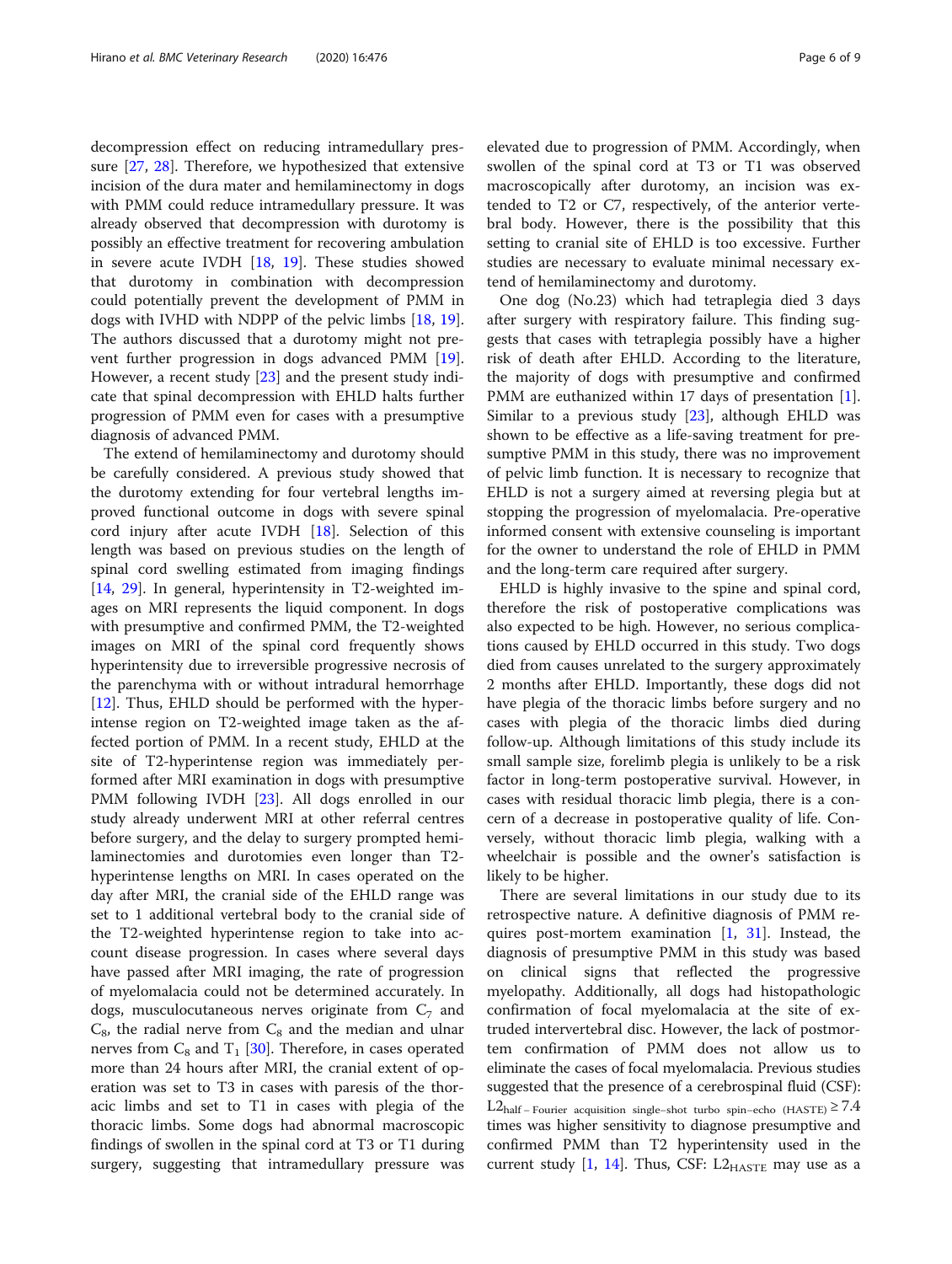more reliable MRI criterion for the suspicion of PMM although this finding was not specific to PMM as well as T2 hyperintensity [\[1](#page-8-0), [14](#page-8-0)]. A second limitation relates to the lack of a control group in the present study. It was because there were few cases followed up without EHLD in our hospital. Previous studies demonstrated a fatal course in dogs with presumptive and confirmed PMM [\[12,](#page-8-0) [23](#page-8-0)]. However, in almost all previous reports, the dogs described as PMM were not able to confirm a fatal progression because most dogs were humanely euthanased before respiratory failure results in their spontaneous death [[1,](#page-8-0) [3](#page-8-0), [20](#page-8-0)]. Moreover, some dogs diagnosed with presumptive PMM showed halting further progression after initial progression [\[20\]](#page-8-0), which is similar to the findings obtained from human patients with subacute posttraumatic ascending myelopathy [\[32](#page-8-0)]. Thus, additional studies including control groups are necessary to address the presence of cases which did not have fatal progression even if untreated in our clinical setting.

# Conclusions

In summary, EHLD appears to be a life-saving treatment for PMM. Our algorithm of determining the range of EHLD is likely to be useful for setting the appropriate ranges of EHLD in the cases which develop signs consistent with PMM after MRI examination. However, the pathophysiology of PMM is unknown in many ways and further studies are required to develop new treatment methods.

# **Methods**

#### Aim

To evaluate the effects of EHLD on halting the progression of PMM in dogs diagnosed with presumptive PMM which had a time lag between MRI and surgery.

### Design and setting

Retrospective review of 34 consecutive cases of presumptive PMM that have undergone EHLD at a private hospital.

#### Case selection

The medical records of dogs diagnosed with IVDH at our referral and first opinion service from November 2014 through May 2020 were searched to identify cases with a presumptive diagnosis of PMM. According to the criteria of a previous study  $[1]$  $[1]$  $[1]$ , a presumptive diagnosis of PMM was made based on neurological examination findings and the progression of clinical signs corroborated with MRI findings. All dogs presented with acute paraplegia and NDPP in both pelvic limbs and the tail. All dogs showed all the following additional clinical signs consistent with PMM: complete loss of pelvic limb reflexes, the loss of perineal and abdominal tones progressively, cranial advancement of the CTM reflex cut-off and a CTM reflex caudal border more than two vertebral levels cranial to the site of disc extrusion. All dogs had undergone MRI examination at multiple centres prior to surgery. MRI findings suggestive of PMM following IVDH were also taken into account as inclusion criteria. Extruded intervertebral disk material with spinal cord compression were detected by MRI in all dogs. The MRI findings of all dogs also showed intramedullary hyperintense region of the spinal cord > 6 times the length of L2 vertebral body on T2-weighted imaging [[15\]](#page-8-0). Since extensive intramedullary T2 hyperintensity on MRI is not specific findings of PMM, dogs were excluded if the progression of the signs stopped prior to surgery. Dogs with NDPP in the thoracic limbs were also excluded. Informed consent for the EHLD procedure and information collection for research purposes were obtained. The review of MRI was performed using an Osirix 64-bit imaging software workstation (Pixmeo, Bernex, Switzerland) by the author (RH).

# Surgical procedure

The same anesthetic protocol was used for all dogs. Dogs were premedicated with 0.025 mg/kg atropine, subcutaneously. Anesthesia was induced using 0.5 mg/kg midazolam intravenously (IV), and Propofol (4 mg/ kg, IV, to effect). Anesthesia was maintained with isoflurane (1–2%) in 100% oxygen. Cefazolin sodium (25 mg/kg, IV) and 0.5 mg/kg morphine, were administered intramuscularly after induction.

Dogs were positioned in sternal recumbency. A dorsal approach was made to the T-L spine. At the beginning, hemilaminectomy was performed then the extruded disc material was removed. Subsequently, the dura mater of the spinal cord at the site was incised (Fig. [1](#page-3-0)a). After macroscopically verifying the presence of spinal softening and liquefaction at the IVDH site, EHLD was performed on the spinal cord (Fig. [1b](#page-3-0)). The hemilaminectomy and the durotomy were performed on the same vertebral body-length. In addition, the softened spinal cord at the site of extruded intervertebral disc was biopsied with a curette and fixed in formalin for histological diagnosis. A thin layer of subcutaneous fat graft was applied to the hemilaminectomy site before wound closure (Fig. [1](#page-3-0)c). The cranial side of the hemilaminectomy with durotomy range was set to 1 additional vertebral body to the cranial side of the T2-weighted hyperintense region as recognized by the MRI where the surgery was performed less than 24 hours after imaging (Fig. [3\)](#page-7-0). In cases of more than 24 hours between MRI and surgery, the cranial site of the EHLD range was determined based on the neurological examination of the thoracic limbs and the macroscopic appearance during surgery (Fig. [3\)](#page-7-0). The cranial site was set to T3 in cases with paresis of the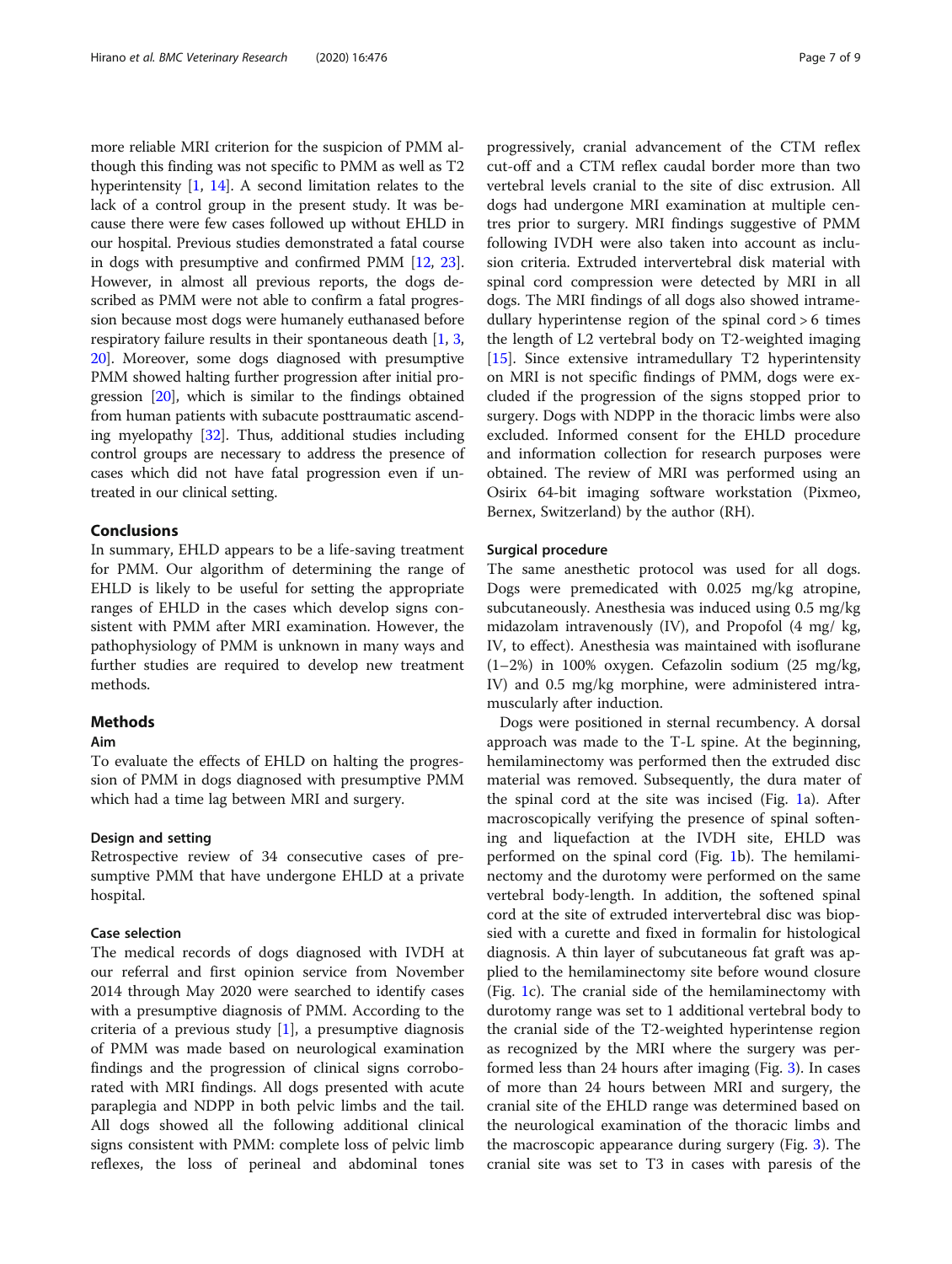<span id="page-7-0"></span>

thoracic limbs, and to T1 in those with plegia of the thoracic limbs (Fig. 3). If swollen of the spinal cord at T3 or T1 was seen macroscopically after durotomy, an incision was extended to T2 or C7, respectively, of the anterior vertebral body (Fig. 3).

#### Perioperative care

Constant rate infusion of morphine  $(0.1-0.2 \text{ mg/kg/h})$ , IV) was administered for the initial 48 hours after surgery. Prednisone (0.5 mg/kg, subcutaneously, 24 hours) was administered for 3–5 days after surgery. Cefazolin sodium (25 mg/kg, IV, every 12 hours) or Cephalexin (25 mg/kg, orally, every 12 hours) was administered for 10–14 days. Additionally, Chloramphenicol (25 mg/kg, IV, every 8 hours) was administered for 3–7 days to dogs with increased body temperature (> 39℃) [[33\]](#page-8-0). Dogs were discharged from the hospital 10–21 days after surgery.

#### Postoperative follow-up

Dogs were re-examined 2–4 weeks after discharge, and monthly re-examinations were conducted by the authors for 3–6 months to evaluate general health and neurologic signs. Dogs were also re-examined with radiographic evaluation of right lateral and dorsoventral views 2 weeks and 8 weeks after surgery by the author (RH) to evaluate a spinal luxation or subluxation. Subsequently, annual or biannual follow-up was performed by reexamination or telephone consultations.

#### Abbreviations

CP: Conscious proprioception; CSF: Cerebrospinal fluid; CTM: Cutaneous trunci muscle; NDPP: No deep pain perception; EHLD: Extensive

hemilaminectomy with durotom; HASTE: Half-Fourier acquisition single-shot turbo spin-echo; IV: Intravenously; IVDH: Thoracolumbar intervertebral disk herniation; MRI: Magnetic resonance imaging; PMM: Progressive myelomalacia

#### Acknowledgements

Not applicable.

#### Authors' contributions

RH performed the surgery in all cases as a surgeon and wrote the first draft of the manuscript. RA contributed to the design of the study and interpretation of data, and critically revised the manuscript. RH, RA and YN contributed to the conception of the study. TH, AH, RM and TK contributed to the acquisition of data and performed the surgery as surgical assistants. All authors have read and approved the manuscript.

#### Funding

Not applicable.

#### Availability of data and materials

The datasets used and/or analysed during the current study are available from the corresponding author on reasonable request.

#### Ethics approval and consent to participate

This study was approved by the Institutional Review Board of Kyoto Animal Medical Center. Written informed consent was obtained from all owners.

#### Authors' information (optional)

Not applicable.

#### Consent for publication

Not applicable.

#### Competing interests

All authors declare no conflicts of interest related to this report.

#### Author details

<sup>1</sup>Ukyo Animal Hospital, 12-2 Uzumasa-Kyonomichicho, Ukyo-ku, Kyoto, Japan. 2 Kyoto Animal Medical Center, 550-4 Bishamoncho, Nakagyo-ku, Kyoto, Japan. <sup>3</sup>Graduate School of Medicine, Kyoto University, 54 Shogoin-Kawaharacho, Sakyo-ku, Kyoto, Japan. <sup>4</sup>Neuro Vets Animal Neurology Clinic, 550-4 Bishamoncho, Nakagyo-ku, Kyoto, Japan.